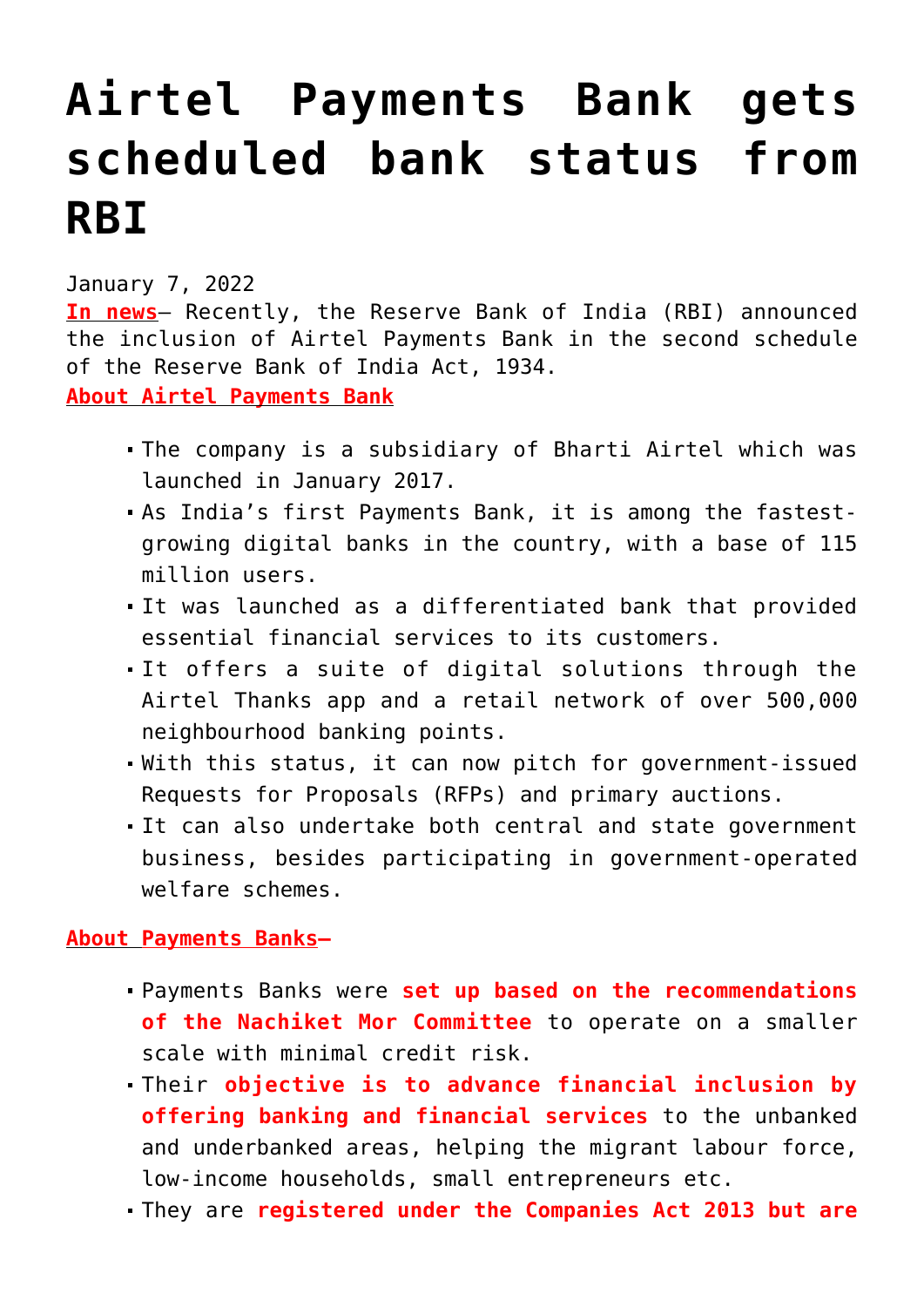**governed by a host of legislations such as Banking Regulation Act, 1949; RBI Act, 1934;** Foreign Exchange Management Act, 1999, Payment and Settlement Systems Act, 2007.

- These are differentiated and not universal banks.
- These banks need to have a **minimum paid-up capital of Rs. 100,00,00,000.**
- Minimum initial contribution of the promoter to the Payment Bank to the paid-up equity capital shall be at least 40% for the first five years from the commencement of its business.
- Payment banks can take **deposits up to Rs. 2,00,000.**
- It can **accept demand deposits in the form of savings and current accounts.**
- The money received as deposits can be invested in secure government securities only in the form of Statutory Liquidity Ratio (SLR).
- This must amount to 75% of the demand deposit balance. The remaining 25% is to be placed as time deposits with other scheduled commercial banks.
- They **cannot issue credit cards, cannot accept time deposits or NRI deposits and they cannot issue loans.**
- They are permitted to make personal payments and receive cross border remittances on the current accounts and **can issue debit cards.**
- However, they **cannot set up subsidiaries to undertake non-banking financial activities.**
- India currently has 6 Payment Banks— *Airtel Payment Bank, India Post Payment Bank, Fino, Paytm Payment Bank, NSDL Payment Bank and Jio Payment Bank.*

## **What is a scheduled bank?**

- The banks in the Indian banking system are sub categorized as Scheduled Banks, Non-Scheduled Banks, Private Banks and Public Banks.
- Scheduled Banks in India refer to those banks which have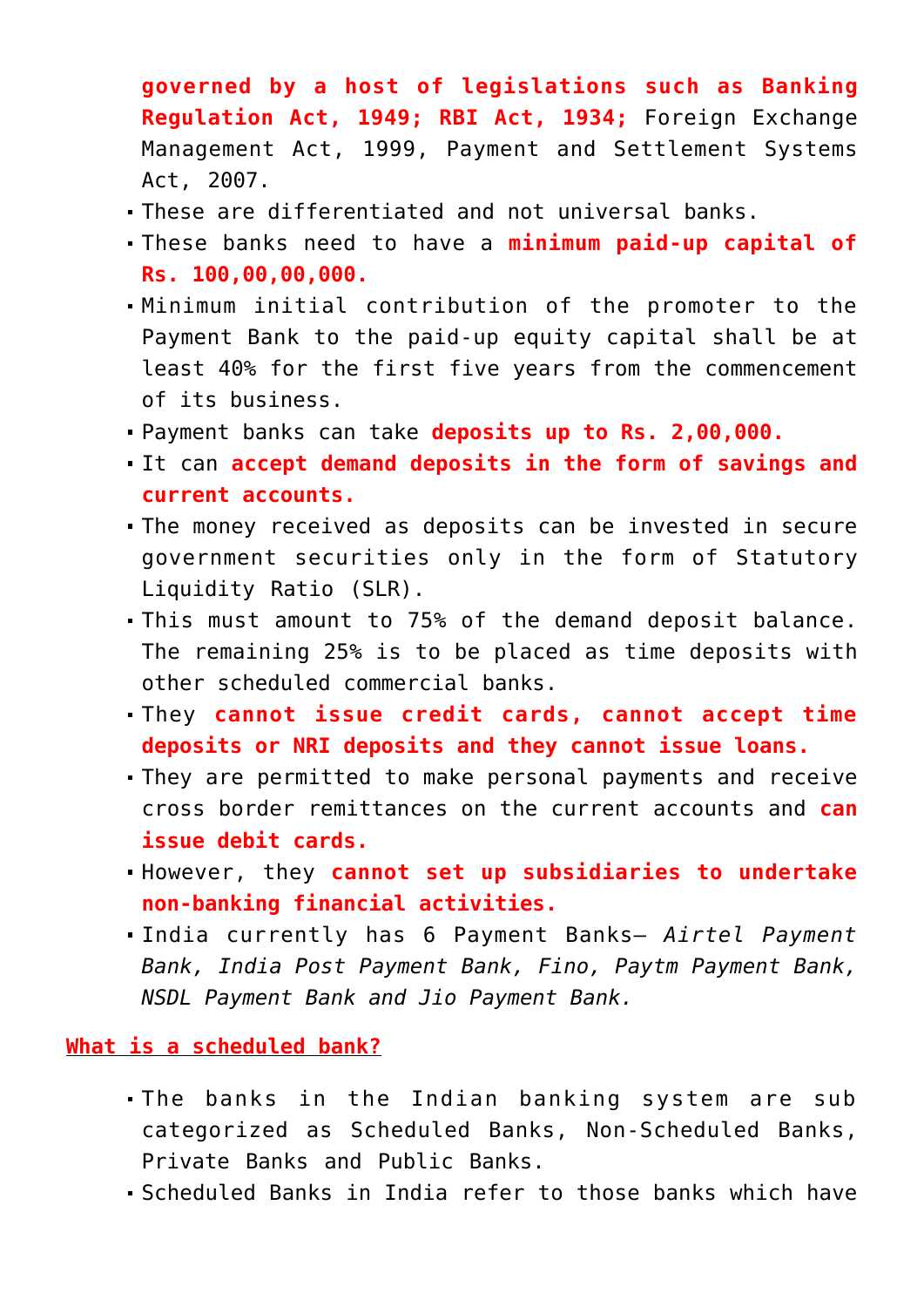been included in the **Second Schedule of Reserve Bank of India Act, 1934.** 

- RBI in turn includes only those banks in this Schedule which satisfy the criteria laid down vide section 42(6)(a) of the said Act.
- The bank's paid-up capital and raised funds must be at least Rs. 5 lakh to qualify as a scheduled bank.
- These banks are liable for low interest loans from the RBI.
- They have membership in clearing houses.
- They have numerous obligations to fulfill such as maintaining an average daily Cash Reserve Ratio with the central bank.



- **The banks listed in Schedule II are further classified as –**
- Scheduled Commercial Public Sector Banks (includes SBI and its associates)— in total 12.
- Scheduled Commercial Private Sector Banks in total 21.
- Scheduled Foreign Banks in India in total 45.

They also include Regional Rural banks (RRBs) and Cooperatives.

**Some of the important functions of Scheduled Banks are:**

- Acceptance of deposits from the public.
- Provide demand withdrawal facility.
- Lending facility.
- Transfer of funds.
- Issue of drafts.